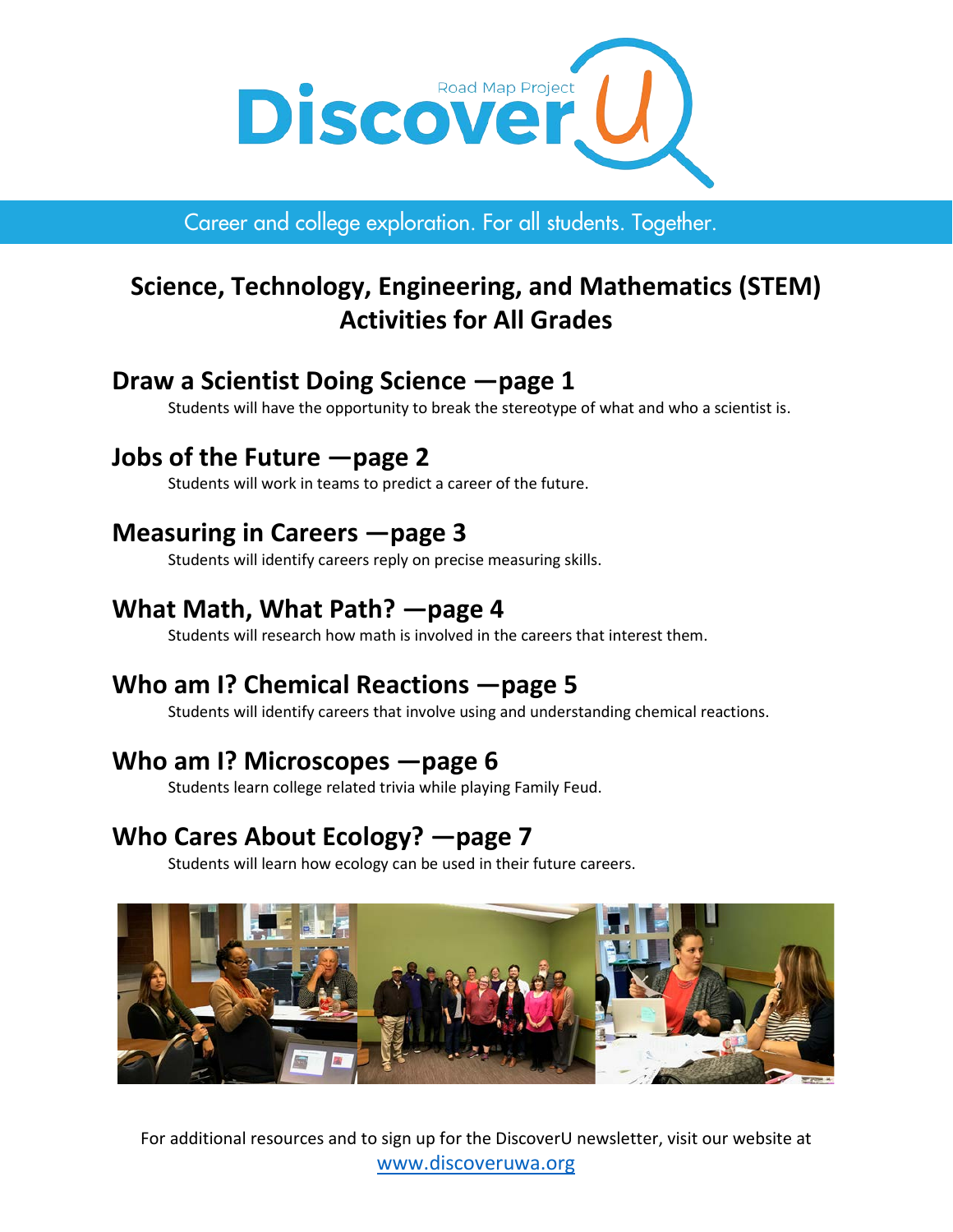

# **Draw a Scientist Doing Science**

## **TARGET GRADES**

Elementary School, Middle School, and High School

## **OBJECTIVE**

Students will have the opportunity to break the stereotype of what and who a scientist is. This activity will be able to explain what a scientist does.

#### **MATERIALS**

- Paper
- Pens
- Internet access and device for follow-up activity
- Download the "List of Women Scientists" from the **SUPPORTING MATERIALS** section, which is located on the DiscoverU website under RESOURCES.

#### **PREP TIME REQUIRED**

N/A

#### **PREP STEPS**

N/A

## **ACTIVITY TIME REQUIRED**

10 minutes Optional activity of 20 minutes

- Ask students to draw a picture of a scientist doing science
- Have students share their drawings through a gallery walk
- Have a discussion around what students saw and noticed
	- o Many students often draw men and/or white people as scientist. This activity is to show students the many people, including women and people of color who are scientists.
- Optional: Have students pick one of the scientists from the "List of Women Scientists" to research and report back on them.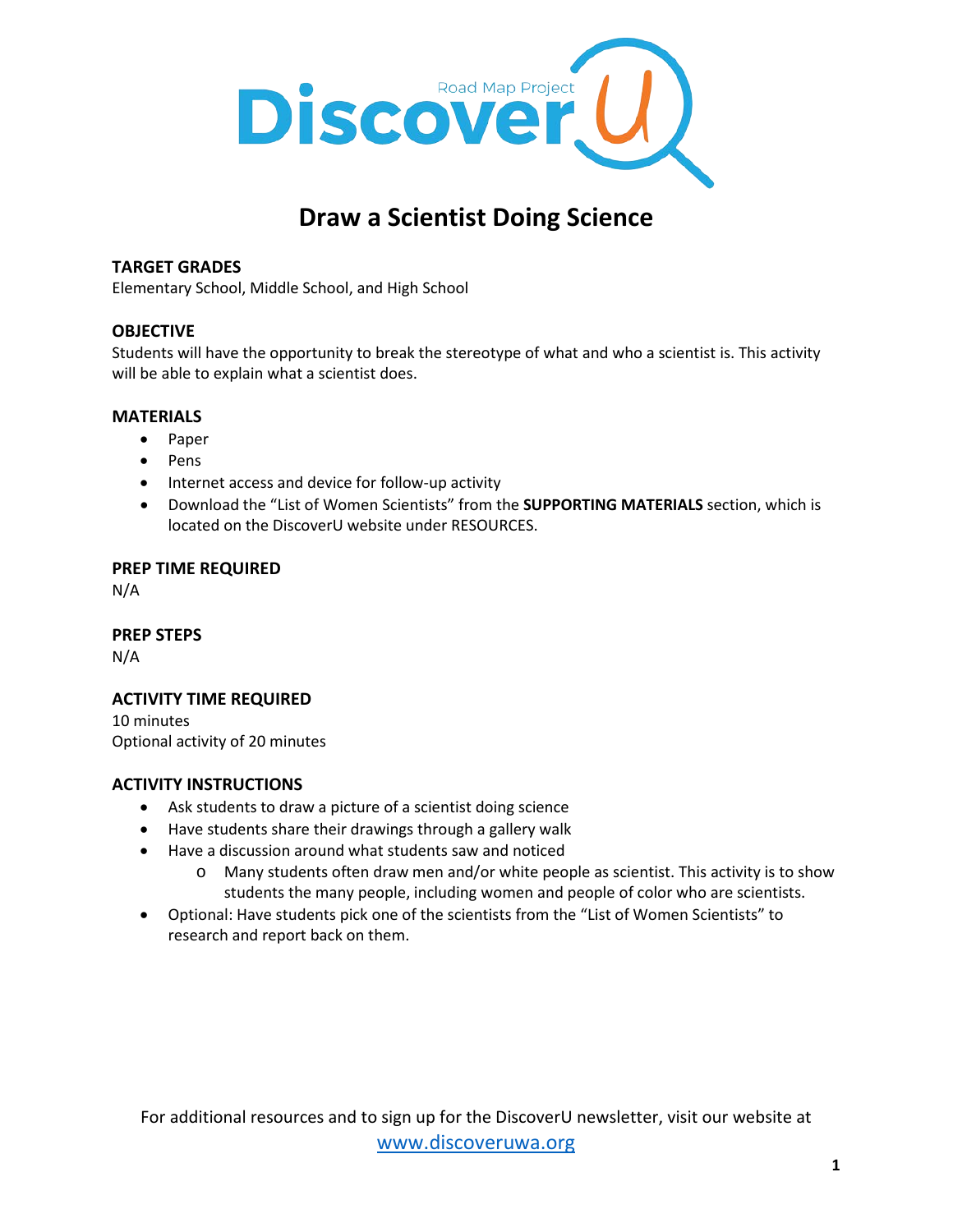

# **Job of the Future**

## **TARGET GRADES**

Elementary School and Middle School

## **OBJECTIVE**

Students will work in teams to predict a career of the future.

#### **MATERIALS**

- Poster paper
- Markers

#### **PREP TIME REQUIRED**

20 minutes

#### **PREP STEPS**

• Research new careers in technology and how fast the field is growing

## **ACTIVITY TIME REQUIRED**

30 minutes

- Students ask parents, grandparents, or family members what jobs and how life was when they were young.
- Teacher presents information to students on how technology and technology careers have changed in the last 10 years
- Students are then faced with the task of inventing or predicting what a new career in the field of technology will be. Some examples include:
	- o Someone who makes synthetic food
	- o Flying car mechanic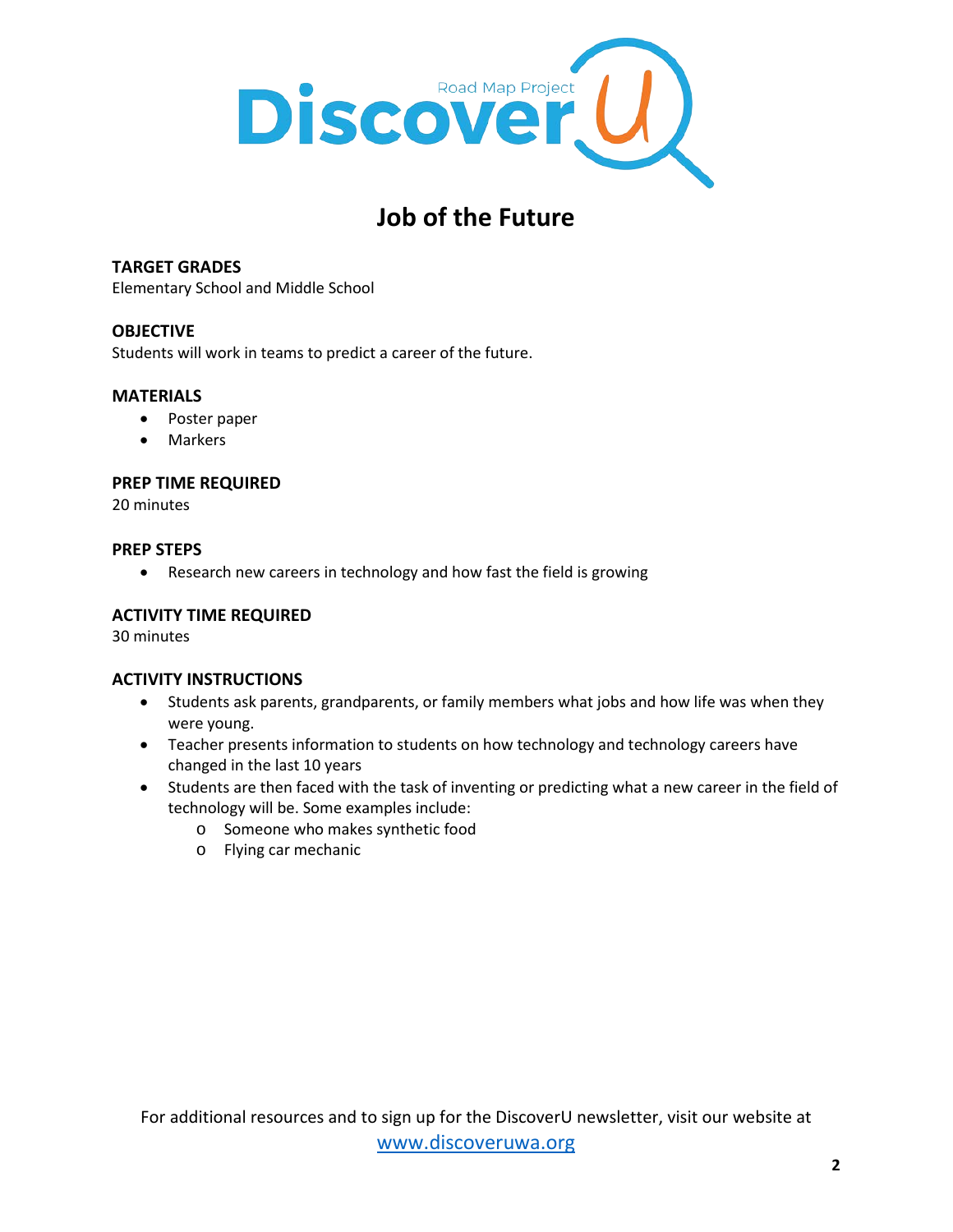

# **Measuring in Careers**

## **TARGET GRADES**

Middle School and High School

## **OBJECTIVE**

Students will identify careers reply on precise measuring skills.

## **MATERIALS**

• Sticky notes

## **PREP TIME REQUIRED**

N/A

## **PREP STEPS**

N/A

## **ACTIVITY TIME REQUIRED**

15-20 minutes

- Ask students "In which job would it be disastrous if the employee didn't know how to measure properly?
- Have students write answers on sticky notes by themselves
- Have student get into groups of 4-5 and share results
- Students will agree on one to share with the class and prepare a small presentation on the career and how it involves measuring.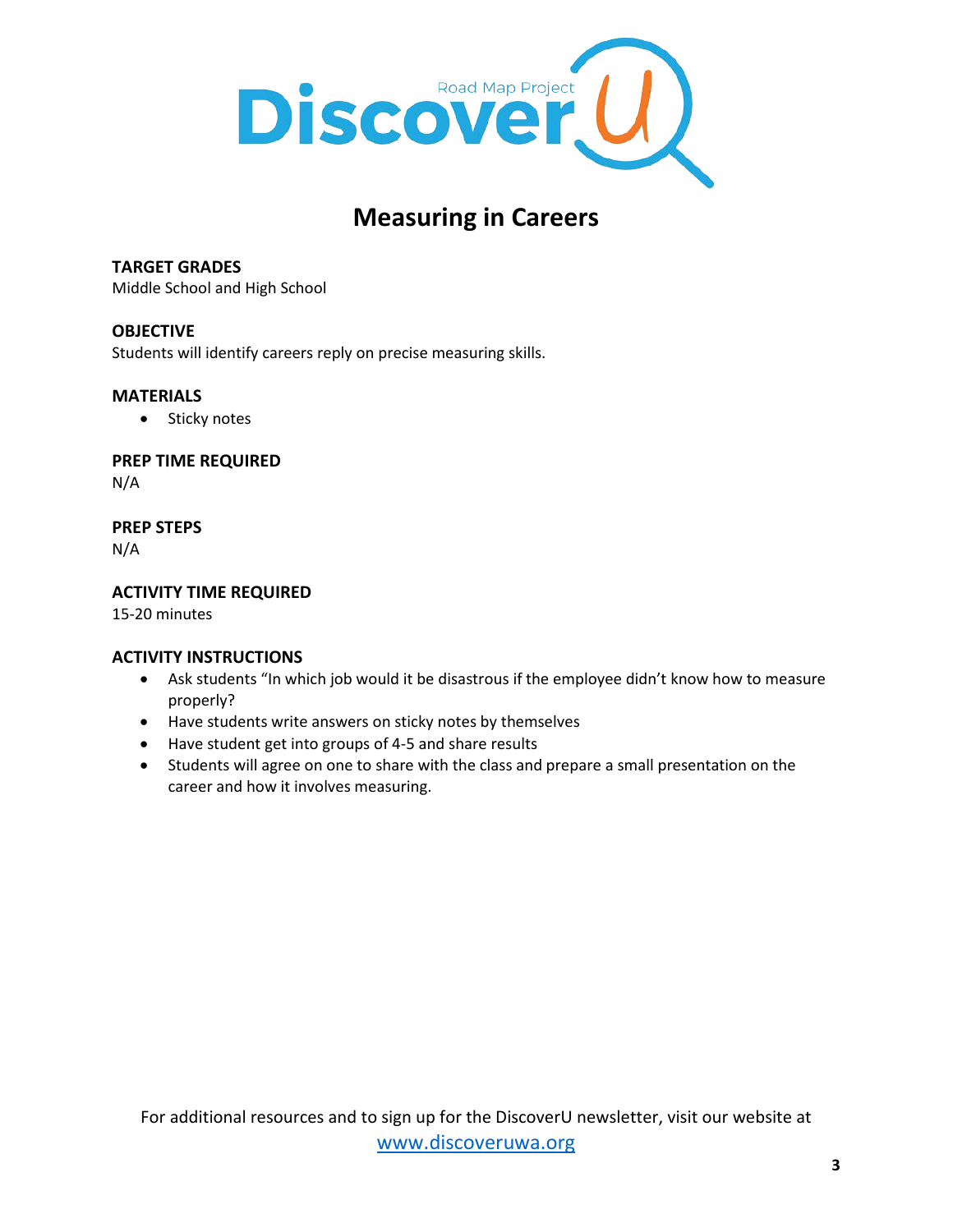

# **What Math, What Path?**

## **TARGET GRADES**

Middle School and High School

## **OBJECTIVE**

Students will research how math is involved in the careers that interest them. Students will brainstorm paths that lead to those careers.

#### **MATERIALS**

- Computers
- Slides: Videos
- Index Cards 3x5 to made career cards

#### **PREP TIME REQUIRED**

15-20 minutes

#### **PREP STEPS**

• Poll students a week or so before to see what careers interest them to make the cards. Prepare career cards where one side has the career that students will research and the other side has the questions. Ex. First side: Musician. Second side: 1. What math is involved? 2. Name two pathways to get to the career.

#### **ACTIVITY TIME REQUIRED**

20-25 minutes

- Pair students or allow students to choose their partner.
- Have groups pick their career card (merchant, architect, basketball player, musician, FBI, etc.) at random.
- Students will research or brainstorm (if no computer access) the two questions on the back of the card for 15 minutes. Encourage groups to break up the work (one student work on how math is involved and one work on paths).
- Allow 5-10 minutes for students to share to the class.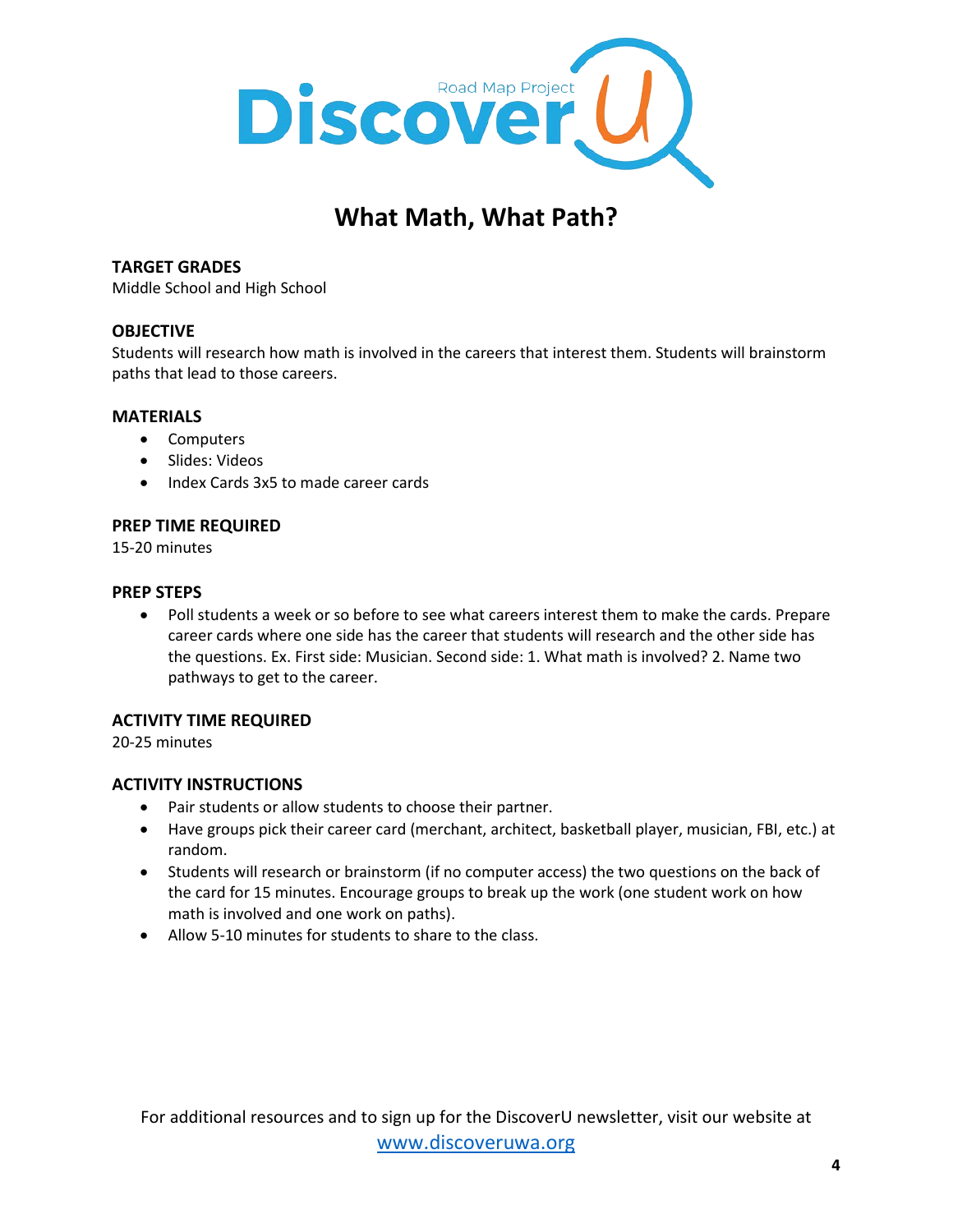

# **Who am I? Chemical Reactions**

## **TARGET GRADES**

Middle School and High School

#### **OBJECTIVE**

Students will identify careers that involve using and understanding chemical reactions.

#### **MATERIALS**

• Scrap paper, sticky notes, or index cards

## **PREP TIME REQUIRED**

1 minute

## **PREP STEPS**

• Write down question on board: "I am making a chemical reaction: who am I?

## **ACTIVITY TIME REQUIRED**

15-20 minutes

## **ACTIVITY INSTRUCTIONS**

- Ask students to reply to the question writer on the board. Be clear that students need to pick a career and not a specific person.
- Students will write their answers down on a piece of paper and then get into groups of 4-5 to share answers.
- Groups will pick a presenter to share out the groups answers. Tell students to not repeat answers.
- Careers that involve using and understanding chemical reactions include:
	- o Baker
	- o Chemist
	- o Concrete mixer
	- o Chef
	- o Hair colorist
	- o Pharmacist
	- o Cosmetology
	- o Pyrotechnics
	- o Plastics engineer
	- o Factory manager
	- o Food (in factory)
	- o Welder
	- o Nurse

For additional resources and to sign up for the DiscoverU newsletter, visit our website at [www.discoveruwa.org](http://www.discoveruwa.org/)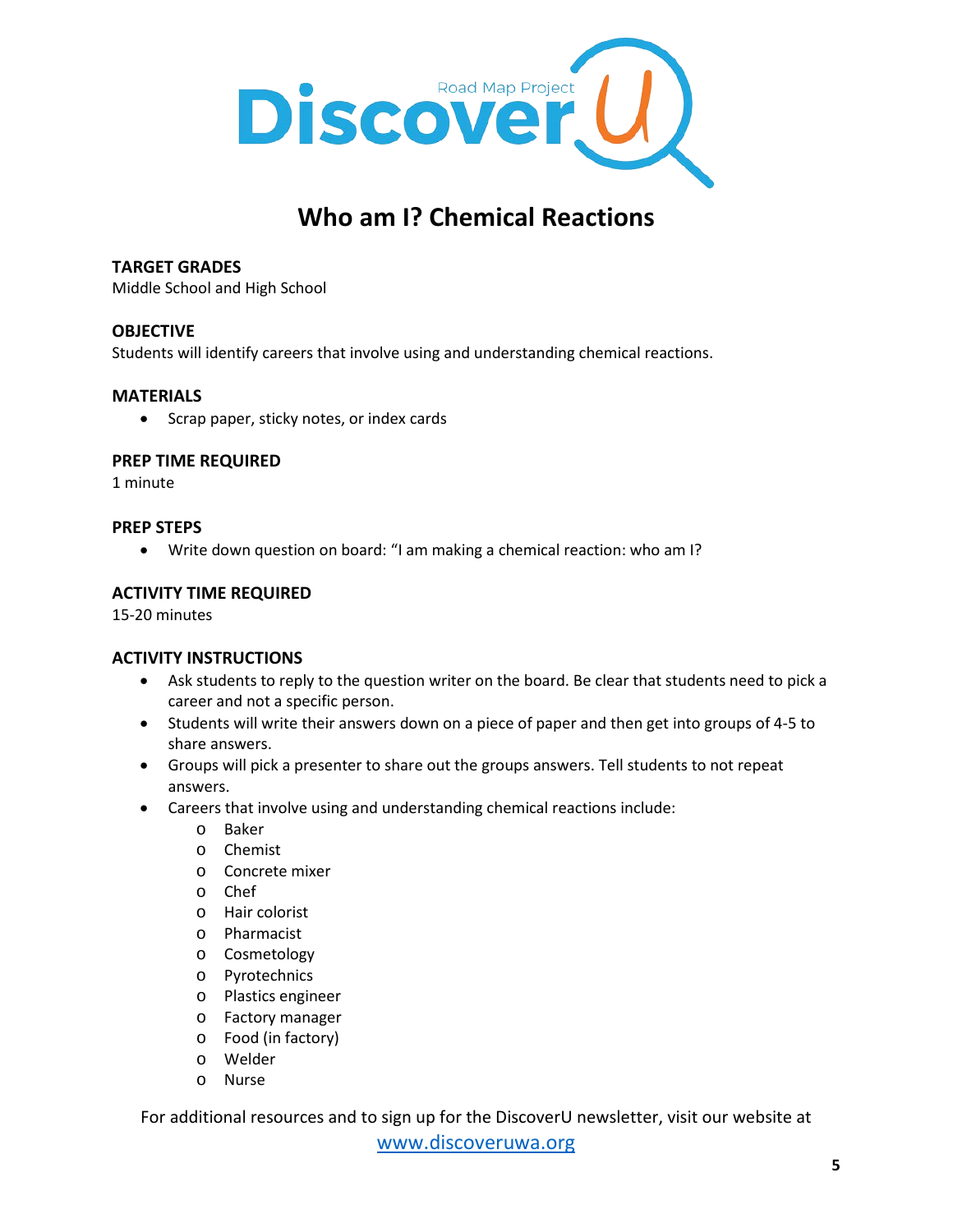

## **Who am I? Microscopes**

## **TARGET GRADES**

Middle School and High School

## **OBJECTIVE**

Students will identify careers that involve using and understanding microscopes.

#### **MATERIALS**

• Scrap paper, sticky notes, or index cards

## **PREP TIME REQUIRED**

N/A

## **PREP STEPS**

• Write down question on board: "I am looking into a microscope: who am I?

## **ACTIVITY TIME REQUIRED**

15-20 minutes

## **ACTIVITY INSTRUCTIONS**

- Ask students to reply to the question writer on the board. Be clear that students need to pick a career and not a specific person.
- Students will write their answers down on a piece of paper and then get into groups of 4-5 to share answers.
- Groups will pick a presenter to share out the groups answers, answers can't be repeated.
- Careers that involve using and understanding microscopes include:
	- o Jewelry appraiser
	- o Forensic scientist
	- o Science teacher
	- o Doctor
	- o Biologist
	- o Lab technician
	- o Water quality samplers
	- o Vet technician
	- o Geologists
	- o Pawn shops
	- o Entomologist
	- o Customs agents
	- o Pathologist
	- o Epidemiologist

For additional resources and to sign up for the DiscoverU newsletter, visit our website at [www.discoveruwa.org](http://www.discoveruwa.org/)